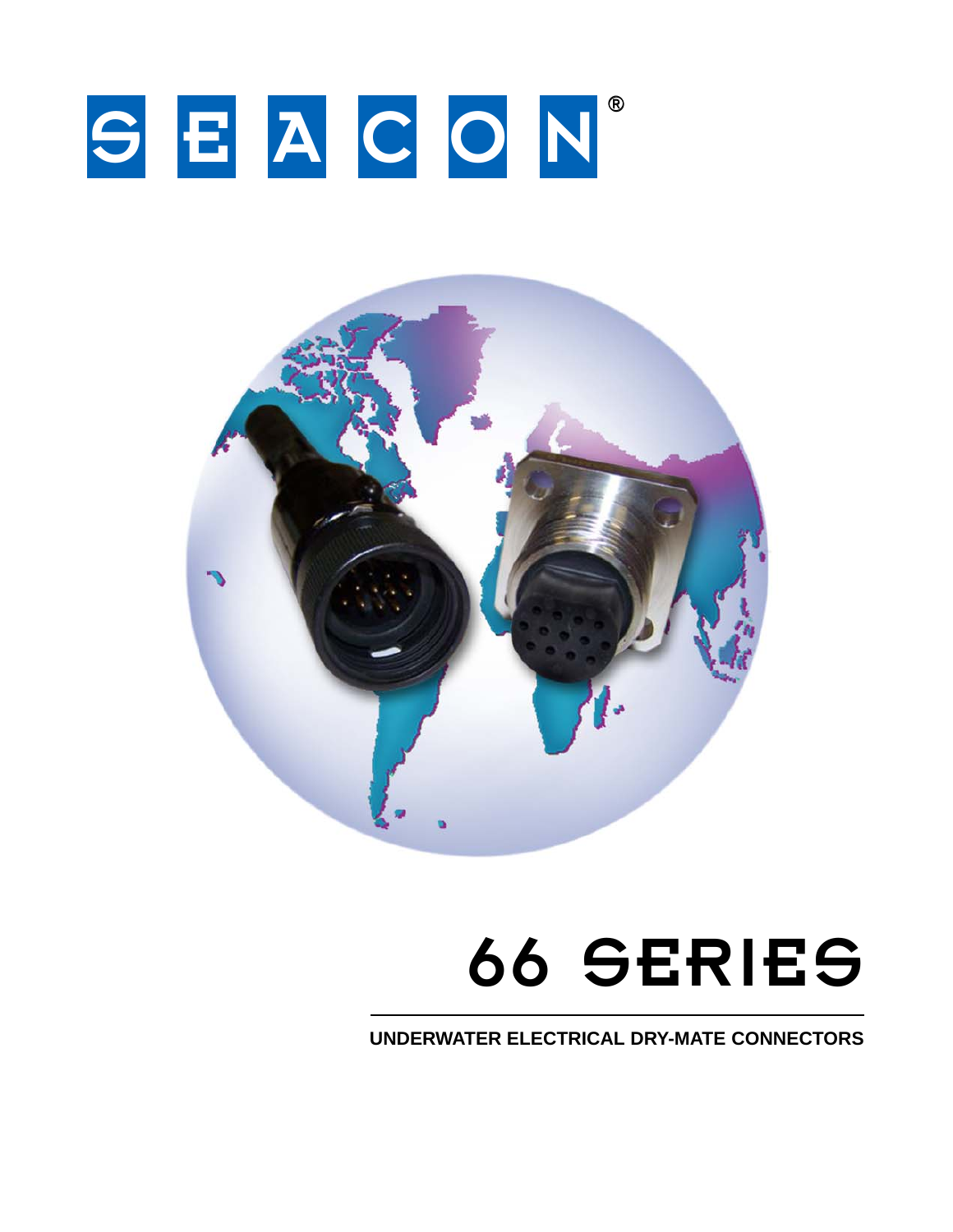## **SECTION**

#### 66 SERIES

| <b>Dimension Details:</b> |  |
|---------------------------|--|
|                           |  |
|                           |  |
|                           |  |
| Interface Details:        |  |
|                           |  |
|                           |  |
|                           |  |



#### **PAGE**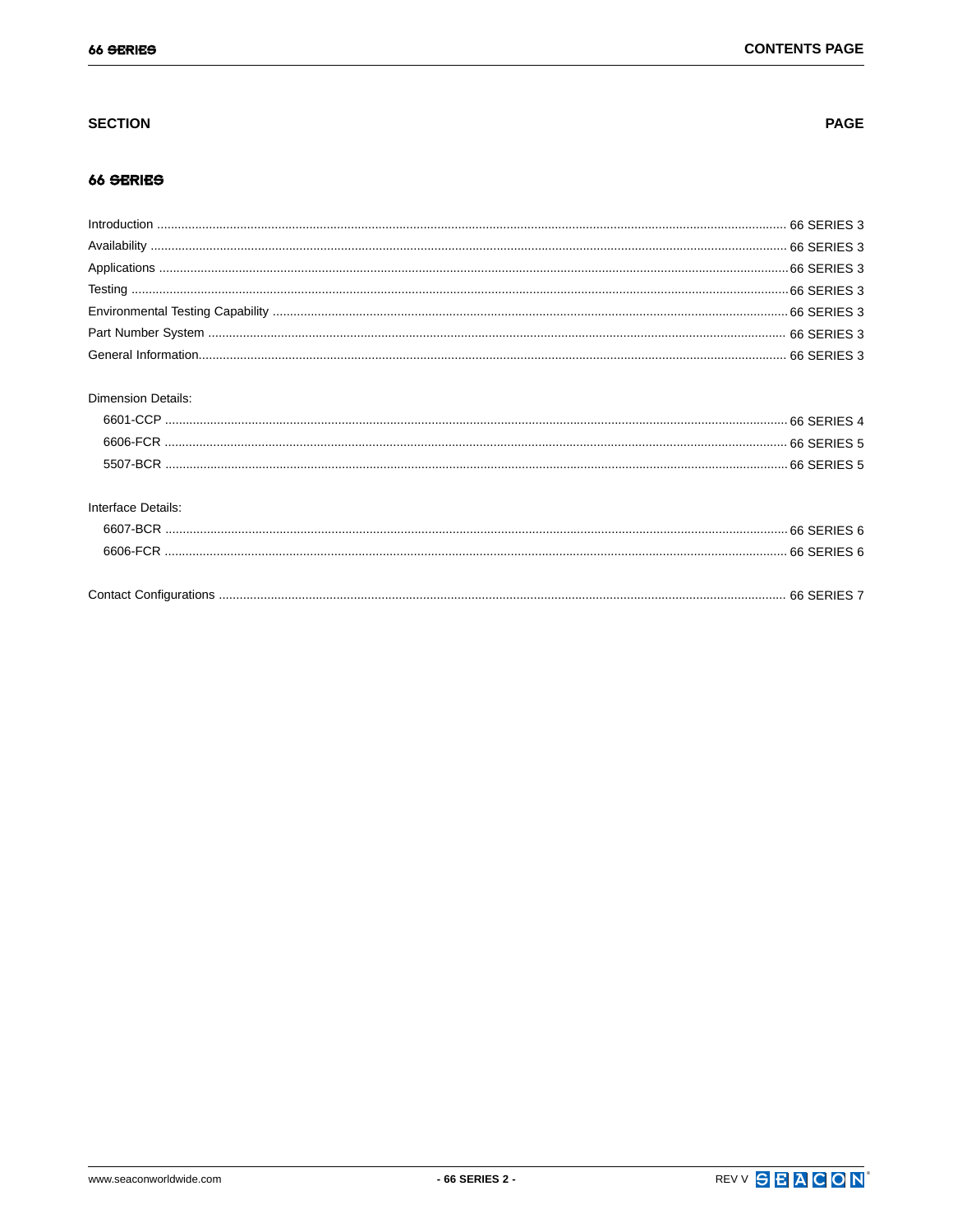#### **INTRODUCTION**

**SEACON** (europe) Ltd is pleased to announce the release of a new range of underwater electrical dry-mate connectors to compliment the existing 55 SERIES. The new 66 SERIES of reverse gender connectors enable power to be applied to the bulkhead connector yet still be safe to use. Manufactured utilizing tried and tested methods and materials, this new range also incorporates shorter locking sleeves to ensure easier mating capability.

Other key features include:-

- · Industry Standard Compatibility
- · Proven Sealing Technology
- · Heavy Duty Stub Acme Threads\*
- · Pressure Rated Blanking Caps available

#### **AVAILABILITY**

The 66 SERIES is currently available in two shell sizes; 16 and 20 with two configurations (8#16/13#16), however more configurations will be added to the range if required.

#### **APPLICATIONS**

This new connector range is suitable for a variety of applications including ROV's, underwater cameras, diver communications, lights and pan and tilts.

#### **TESTING**

Please contact **SEA CON®** for details.

#### **SPECIAL ASSEMBLIES**

**SEA CON®** maintains all facilities necessary to furnish complete underwater and environmental electrical connector/cable systems, including Research and Development, Engineering, Manufacturing, Quality Control and Pressure Testing. As well as supplying our standard 'off-the-shelf' items, we have the capability to design and manufacture **SPECIAL CUSTOMIZED CONNECTORS AND CABLE ASSEMBLIES** to suit your individual needs. **SEA CON®** also prides itself with the ability to perform stringent quality conformance testing procedures which are in accordance with the MIL-SPEC programs.

Please contact  $\text{GEA}$  CON® for further information

#### **PART NUMBER SYSTEM - EXAMPLE**



#### **GENERAL INFORMATION**

| <b>COMPONENT</b>                            | <b>MATERIAL</b>                                                | <b>CATEGORY</b>                                                         | VALUE                           |  |
|---------------------------------------------|----------------------------------------------------------------|-------------------------------------------------------------------------|---------------------------------|--|
| <b>CONNECTOR BODY</b><br><b>BCR/CCP/FCR</b> | 316L Stainless Steel Shell / Neoprene internals                | <b>OPEN FACE PRESSURE</b>                                               | Up to 10,000 psi                |  |
| <b>CONTACTS</b>                             | Gold plated per MIL-G-45204                                    | <b>MATED PRESSURE</b>                                                   | 10,000 psi                      |  |
| O-RING                                      | Nitrile N70                                                    | <b>VOLTAGE RATING</b>                                                   | 600 VDC / 440 VAC               |  |
|                                             |                                                                | <b>CURRENT</b>                                                          | 7 amps (contacts 13 amps) a     |  |
| <b>ENGAGING NUT</b>                         | 316L Stainless Steel coated with special anti-galling compound | <b>BULKHEAD MOUNTING TORQUE</b>                                         | 16 shell size = $125$ inch/lbs* |  |
| <b>IN-LINE CABLE</b>                        | Neoprene. Other materials are also available.                  |                                                                         | 20 shell size = $165$ inch/lbs* |  |
|                                             | Please contact <b>SEA CON®</b> for details                     |                                                                         |                                 |  |
| <b>SPIRAL RETAINING</b><br>RING             | 316L Stainless Steel                                           | NOTE:<br>. * Torque values refers to installation into dry metal thread |                                 |  |

| <b>CATEGORY</b>                 | VALUE                                                              |  |  |
|---------------------------------|--------------------------------------------------------------------|--|--|
| <b>OPEN FACE PRESSURE</b>       | Up to 10,000 psi                                                   |  |  |
| <b>MATED PRESSURE</b>           | 10,000 psi                                                         |  |  |
| <b>VOLTAGE RATING</b>           | 600 VDC / 440 VAC                                                  |  |  |
| <b>CURRENT</b>                  | 7 amps (contacts 13 amps) and cable dependent                      |  |  |
| <b>BULKHEAD MOUNTING TORQUE</b> | 16 shell size = $125$ inch/lbs*<br>20 shell size = $165$ inch/lbs* |  |  |

· \* Torque values refers to installation into dry metal threads.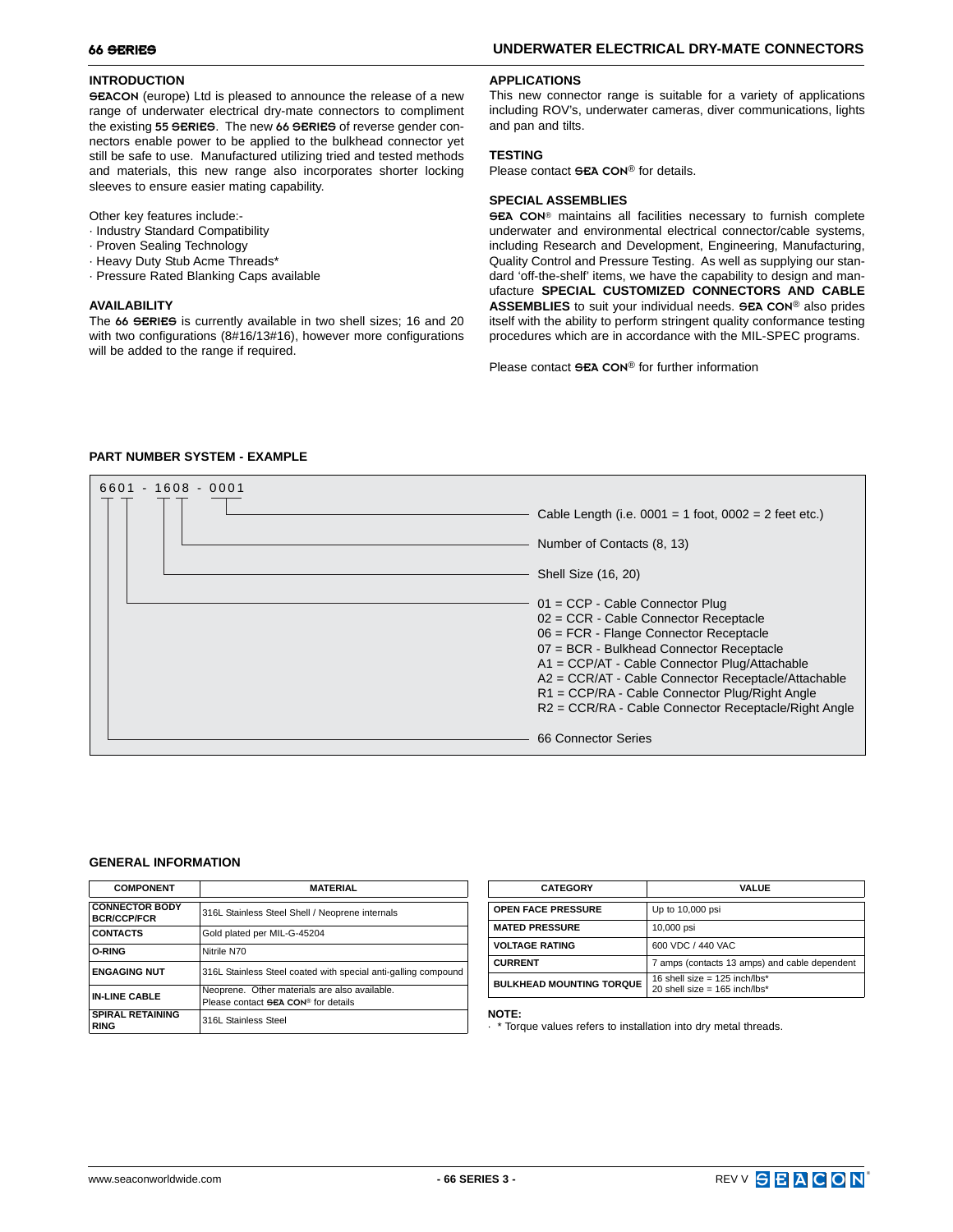

66 SERIES Cable Connector Plug Mates with 66-BCR/CCR/FCR Dummy Connector: 66-DSR





| <b>CONNECTOR</b> | A - Ø (INCHES) | <b>B - LENGTH (INCHES)</b> |                       |
|------------------|----------------|----------------------------|-----------------------|
| 6601-16          |                | 3.04 APPROX                | SPIRAL RETAINING RING |
| 6601-20          | 1.45           | 3.70 APPROX                | <b>CIRCLIP</b>        |



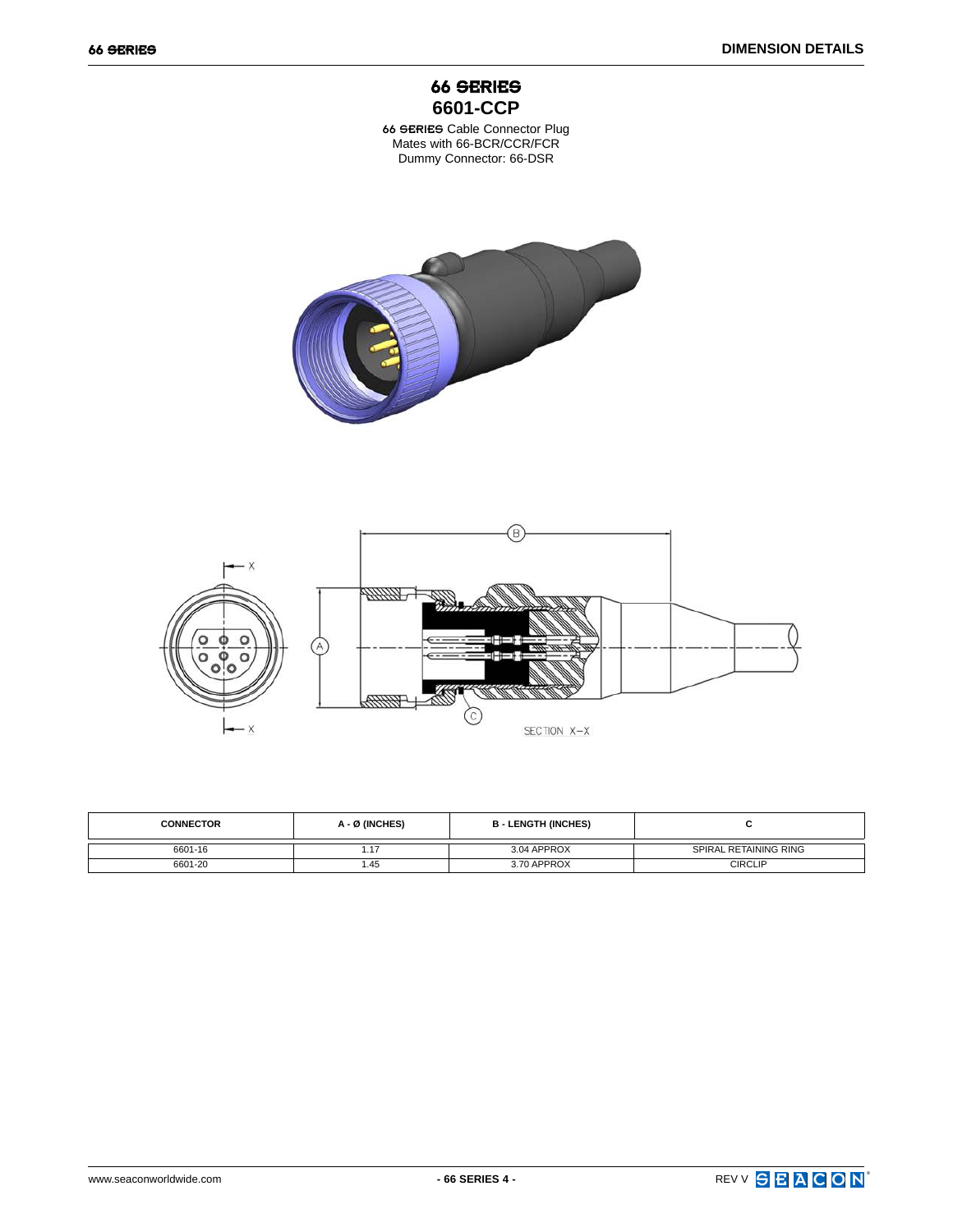

| <b>CONNECTOR</b> | A - (INCHES) | <b>B</b> - (INCHES) |  |  |
|------------------|--------------|---------------------|--|--|
| 6606-16          | 1.625        | 1.625               |  |  |
| 6606-20          | 1.75         | 1.75                |  |  |

### 66 SERIES **6607-BCR**



| <b>CONNECTOR</b> | C - (INCHES)           | <b>D-(INCHES)</b> |  |  |
|------------------|------------------------|-------------------|--|--|
| 6607-16          | $\overline{A}$<br>1.12 | 1.25<br>$\sim$    |  |  |
| 6607-20          | 1.25                   | 1.40              |  |  |

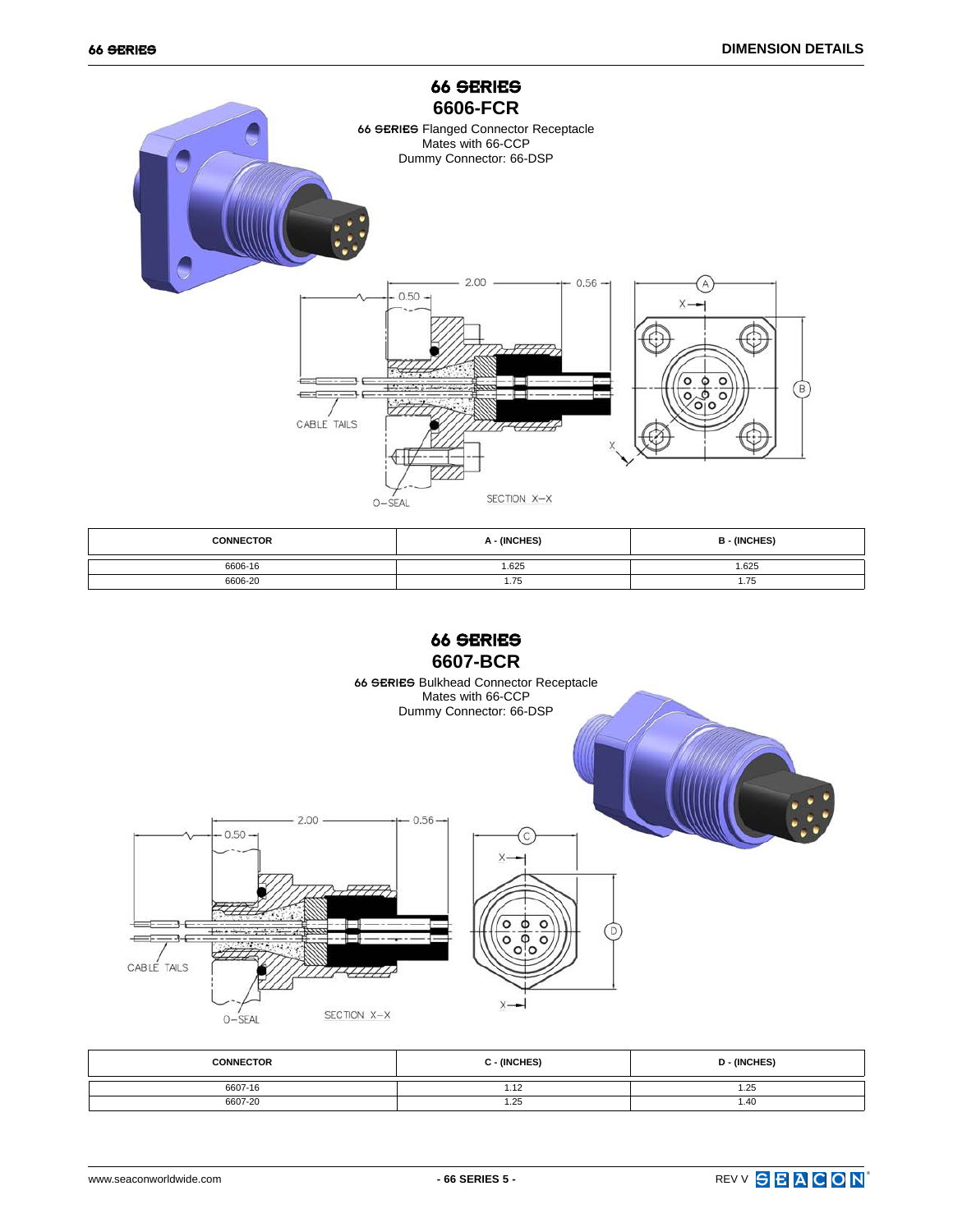## 66 SERIES **6607-BCR INTERFACE DETAILS**

66 SERIES Bulkhead Connector Receptacle



#### **BCR INTERFACE MOUNTING INFORMATION**

| <b>CONNECTOR</b> | - MIN (INCHES) | <b>B-THREAD</b> | C - Ø (INCHES) | <b>D - MIN Ø (INCHES)</b> |
|------------------|----------------|-----------------|----------------|---------------------------|
| 6607-16          | 0.50           | 5/8-18 UNF 2B   | 0.68           | .30                       |
| 6607-20          | 0.50           | 5/8-16 UNF 2B   | 0.79           | .44                       |

## 66 SERIES **6606-FCR INTERFACE DETAILS**

66 SERIES Flange Connector Receptacle



#### **FCR INTERFACE MOUNTING INFORMATION**

| <b>CONNECTOR</b> | $\epsilon$ - MIN (INCHES) | <b>F - TYPICAL Ø</b><br>(INCHES) |      | $ G - \emptyset $ (INCHES) $ H - \emptyset $ (INCHES) $ $ | - (INCHES) | J - (INCHES) | K - THREAD | <b>RECOMMENDED FIXING</b><br><b>SCREW LENGTH</b> |
|------------------|---------------------------|----------------------------------|------|-----------------------------------------------------------|------------|--------------|------------|--------------------------------------------------|
| 6606-16          | 0.525                     | 0.315                            | 0.65 | 2.13                                                      | 0.5625     | .125         | M5x0.8p 6H | 16mm                                             |
| 6606-20          | 0.625                     | 0.375                            | 0.77 | 2.33                                                      | 0.625      | .25          | M5x0.8p 6H | 18 <sub>mm</sub>                                 |

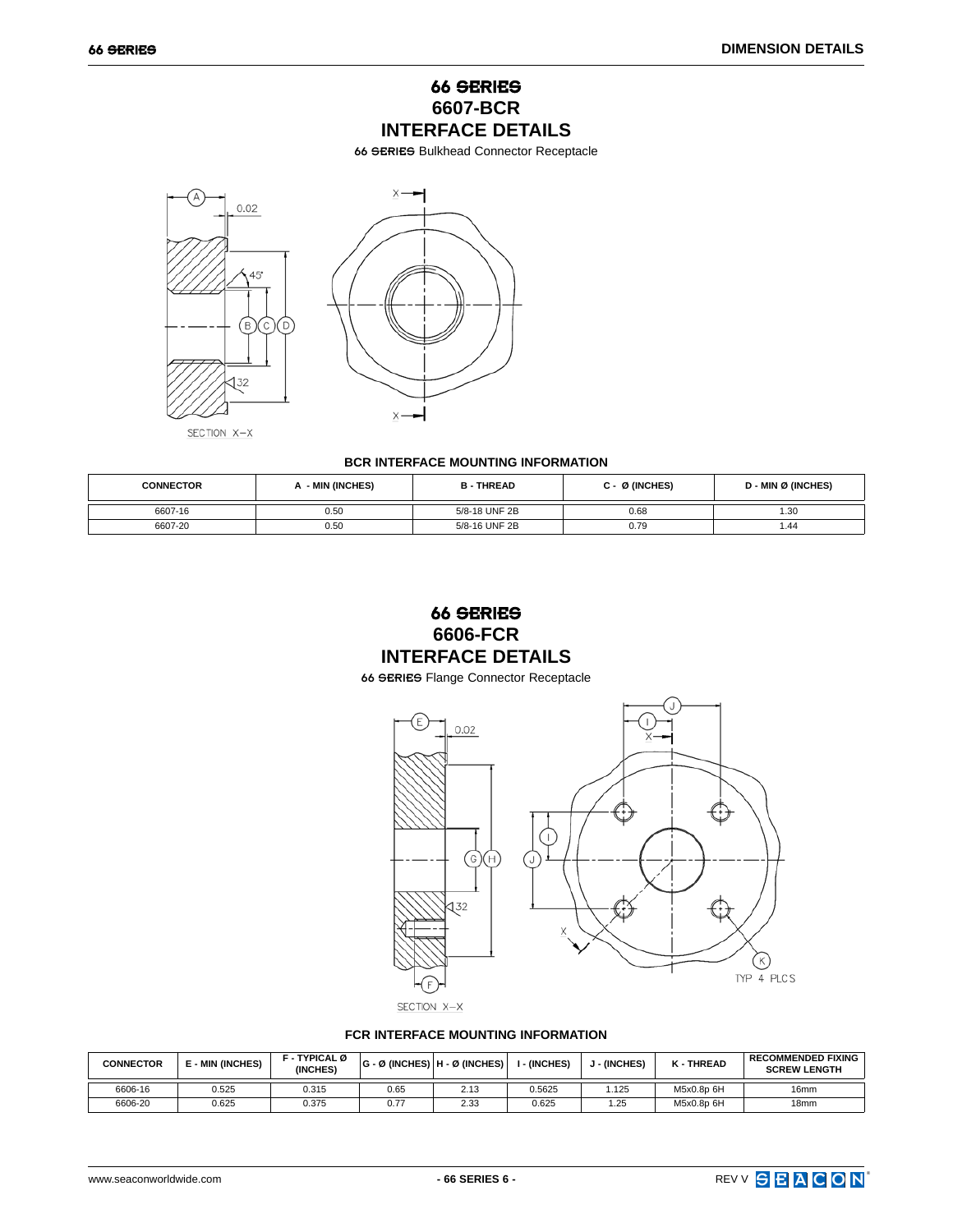